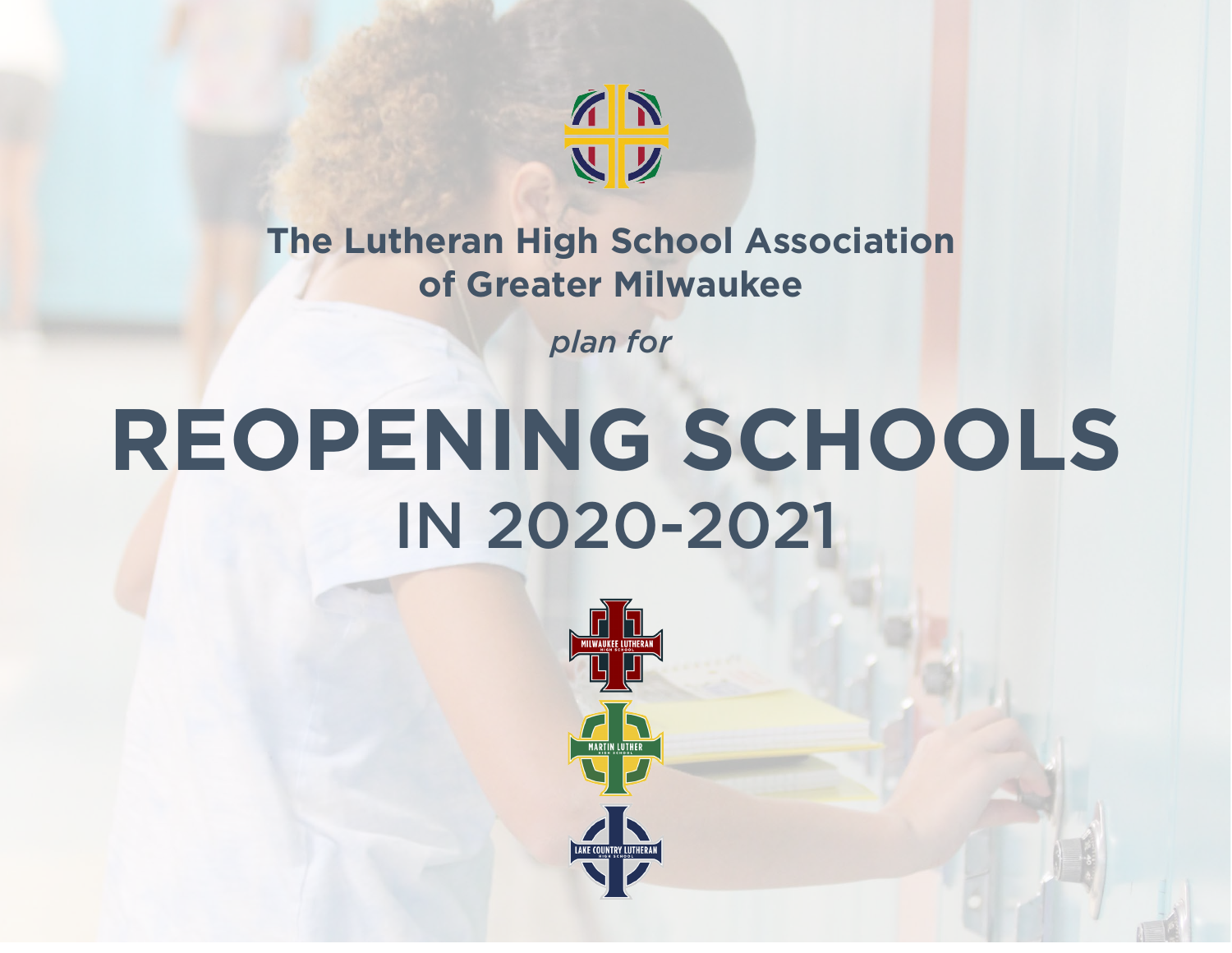### **A Message From School Leadership**

July 31, 2020

Brothers and Sisters in Christ,

Our school theme for the coming school year is Do You Know the Answer? Based upon this section of scripture: "But in your hearts honor Christ the Lord as holy, always being prepared to make a defense to anyone who asks you for a reason for the hope that is in you; yet do it with gentleness and respect." 1 Peter 3:15. We know the answer is Jesus. However, today our communities are filled with anxiousness, uncertainty, fear, nervousness and many questions related to reopening schools. Our community is also filled with excitement and enthusiasm as we prepare to come back to school.

We take the safety of the families and the communities we serve very seriously, and we know that the issues related to how school will operate this fall amid the COVID-19 pandemic are confusing and complex. COVID-19 has and will impact the lives of our students, staff, families and community. Our school "Reopening Team" has been meeting regularly. We have surveyed families, staff and the community and have used information from the CDC, AAP, DHS, DPI and local health officials to craft this reopening plan. This plan will continue to evolve and change as we proceed throughout the school year and additional information is provided by local health organizations.

Our reopening plan focuses on five areas of our schools: school operations, instructional formats, health education, communications, and procedures for managing positive COVID-19 results and individuals who were in close contact with positive COVID-19 individuals. Our plan takes into consideration the social, emotional, and relational impact on our students and staff as we commit to the best solutions to continue to deliver on our Core Values of Biblical Truth, Relationships, Communication, Growth, and Love.

As we look forward to the return to school with our "face to face" instructional format in August 2020, on our planned start date, we recognize that each of our three schools will have variations and minor adjustments to this overall plan and that based on local mandates all three schools may not be able to deliver the same instructional format. We are prepared to move from one instructional format to another as required or mandated.

We are thankful for the partnership we have with you as we seek to develop each student in his/her relationship with Jesus Christ! Thank you for your patience and cooperation as we prepare to safely return to school. Our prayer is that our entire community may embrace opportunities to build our faith in Jesus Christ. We will strive to be supportive of one another and flexible as we encounter unique challenges together. We are truly blessed to have a caring and compassionate community as we work together in ministry.

Kathryn Baganz, Principal LCL **Alam Kirsch, Principal MLHS** Wayne Jensen, Principal ML

MarliferBald

Cole Braun, CEO **Mark Bahr, Head of Schools** 

de of this

M. Haya the Jens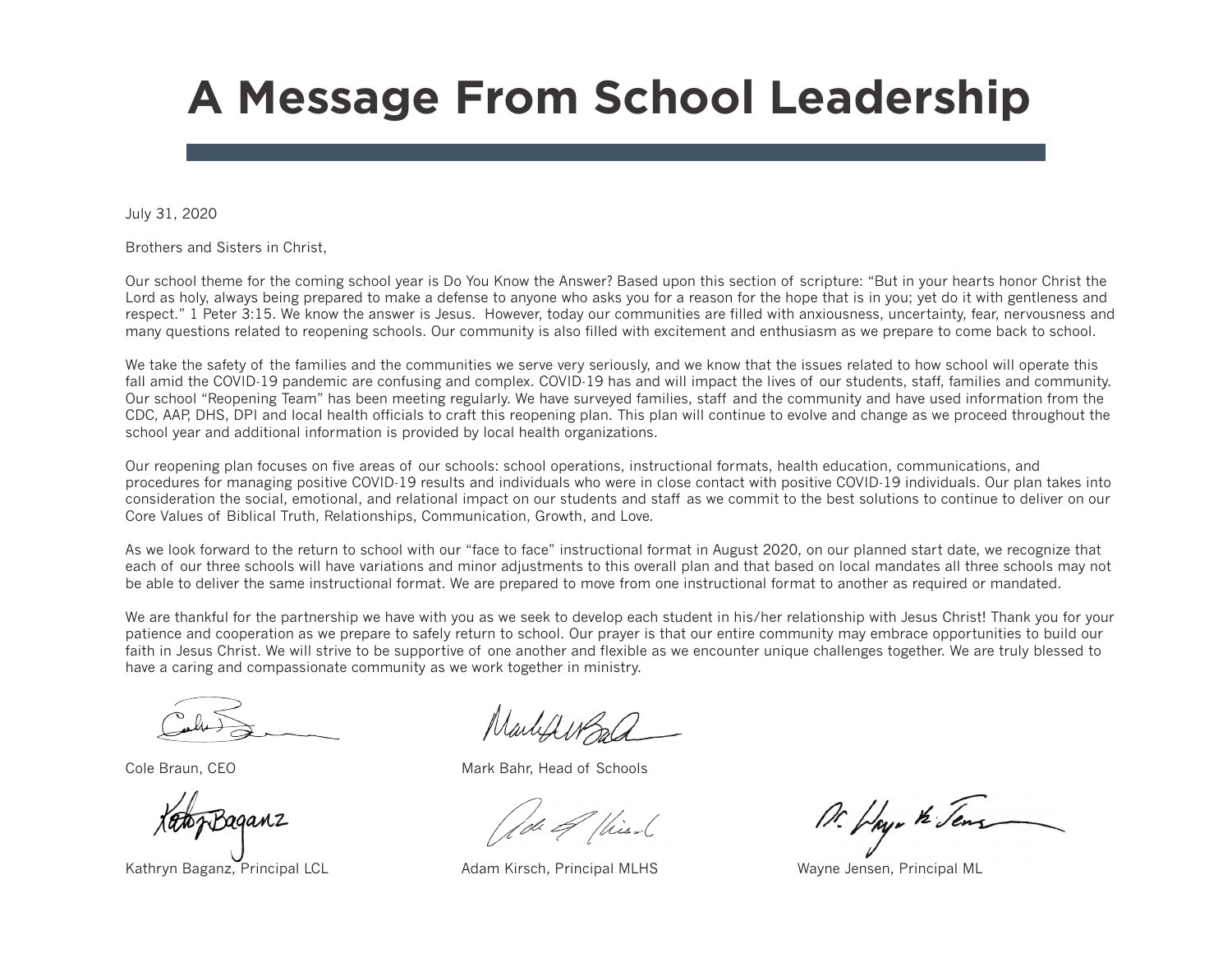#### **THE LUTHERAN HIGH SCHOOL ASSOCIATION OF GREATER MILWAUKEE COMMITMENTS**

#### **Safety**

We take the safety of the families and the communities we serve as a top priority. Our plan reflects guidance from the Center for Disease Control (CDC), the American Academy of Pediatrics (AAP), the Wisconsin Department of Health Services (WDHS), the Department of Public Instruction (DPI) and state, county and local health officials.

#### **Instructional Formats**

Our plan reflects a preference for traditional face to face learning as we firmly believe that this is the best opportunity for us to positively impact students as we look to Share Jesus, Shape Lives and Develop Leaders in alignment with our Brand, Mission, Vision and Core Values. Possible instructional formats include "Face to Face Learning," "Reduced Capacity Face to Face Learning," that includes a combination of face to face and remote learning components, and "Not Face to Face Remote Learning" when face to face learning is not possible.

#### **Flexibility**

Our plan is developed to allow our schools to move between Instructional formats in a fluid manner while recognizing the challenges and demands that this may place on the students, families and staff. We will conduct school, with many safety measures in place, in a face to face format unless it is impossible to do so safely or we are mandated by the authorities to utilize a different format.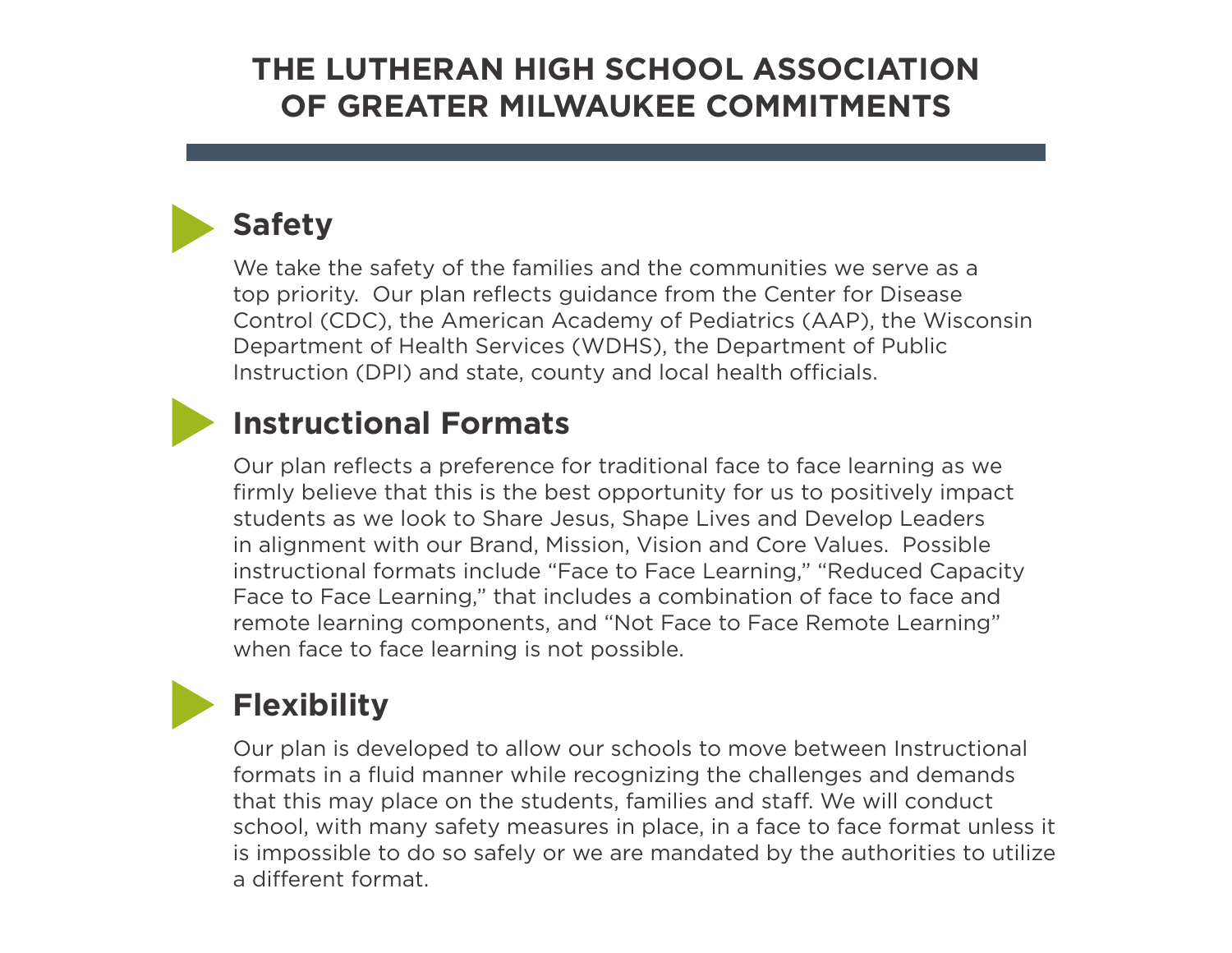# **ELEMENTS OF OUR REOPENING PLAN**



#### **School Operations**

Our plan is based on information from the CDC, AAP, DHS, DPI and state, county and local health officials. This plan will continue to evolve and change as we proceed throughout the school year and additional information is provided by local health organizations.



#### **Instructional Formats**

Possible instructional formats include "Face to Face Learning," "Reduced Capacity Face to Face Learning," that includes a combination of face to face and remote learning components, and "Not Face to Face Remote Learning" when face to face learning is not possible. **Response to COVID-19** 



#### **Health Education**

Education is planned for staff, students and families related to health and healthy habits. This includes topics like social distancing, face mask wearing, staying home when sick, hand washing, avoiding face touching and general habits to maintain good health.



#### **Communications**

We aspire for interactions which are honest. respectful, clear, consistent, and timely, where expectations and accountability are embraced. Regular communication will be provided related to plan changes, any positive COVID-19 tests and other reopening adjustments through an individual point of contact at each school. It is important to note that all individual contact tracing for positive COVID-19 tests is done through the local and county health departments and not our schools. We will comply strictly with FERPA and HIPAA regulations to maintain the privacy of all individuals.

# **Positive Tests**

We relied on guidelines established by the Wisconsin Department of Health Services and the Department of Public Instruction to develop our procedures for individuals who contract COVID-19 and for individuals who come in close contact (within 6 ft for a minimum of 15 minutes) of an individual who tests positive for COVID-19.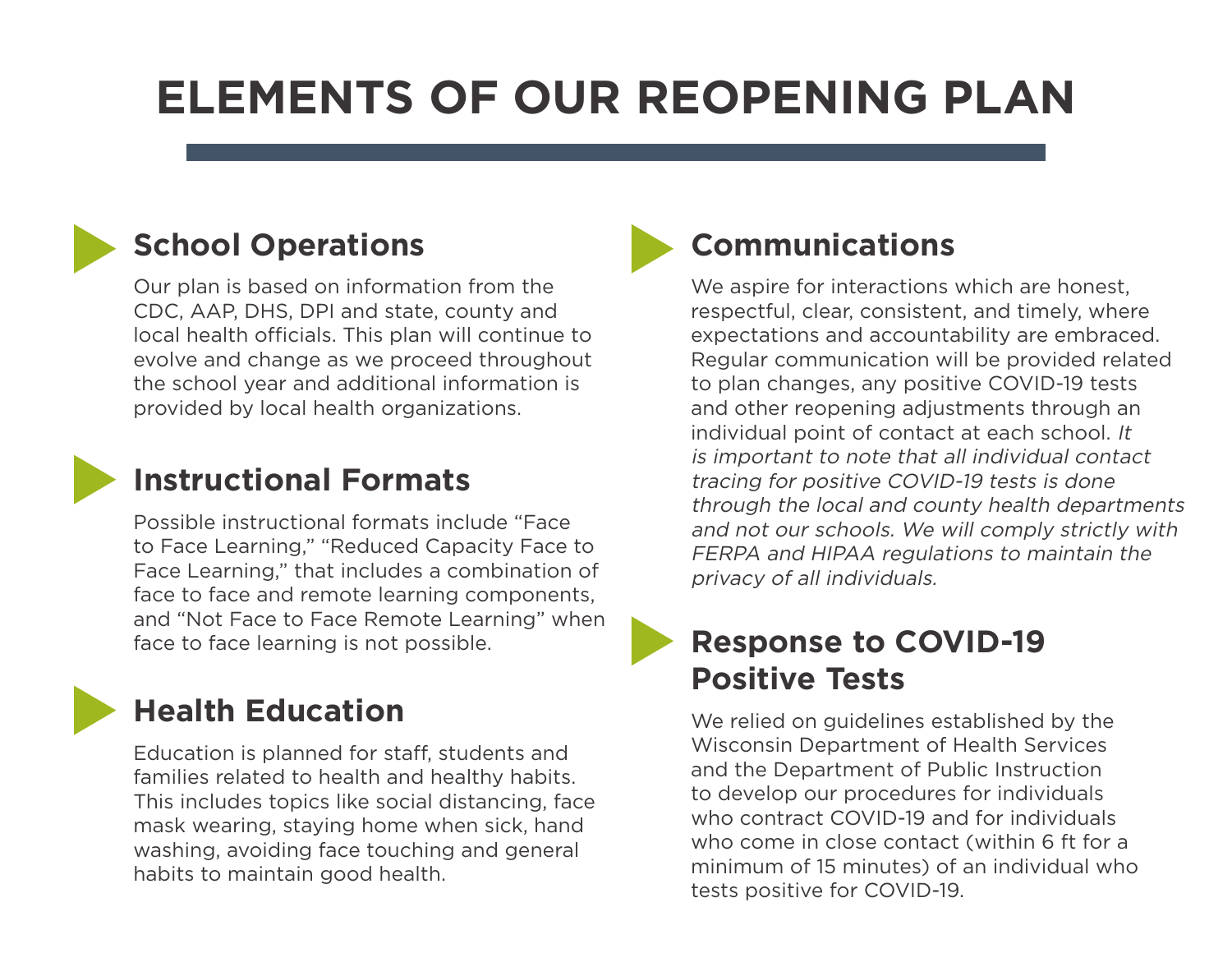# **OPERATIONS: PHYSICAL SPACES**

#### **Physical Barriers**

Plexiglass barriers will be utilized in public spaces where frequent contact is necessary and social distancing cannot be maintained.

#### **Floor Markings**

Designated social distance reminder markings will be used where needed in high traffic areas and where lines form.

#### **Drinking Water**

All water stations will be bottle fill only.

No common water fountains will be available.

#### **Safety Signage**

Reminders of general hygiene including hand washing and avoiding face touching.

Social distancing and a listing of positive COVID-19 symptoms will be placed throughout the buildings and in classrooms.

#### **Locker Usage**

Lockers may be assigned as determined by Administration. The use of backpacks will be encouraged.

#### **Sanitizer Stations**

Hand sanitizer stations will be placed in every classroom and in public spaces.

#### **Sanitizing Supplies**

Will be available in classrooms for appropriate student use.

#### **New Space for Distancing**

Non-essential furniture will be removed as necessary.

We will adjust space layouts to maintain social distancing.

Desk configurations will be adjusted to help maintain social distancing.

Social distanced locations developed for individuals who feel sick while they wait to go home.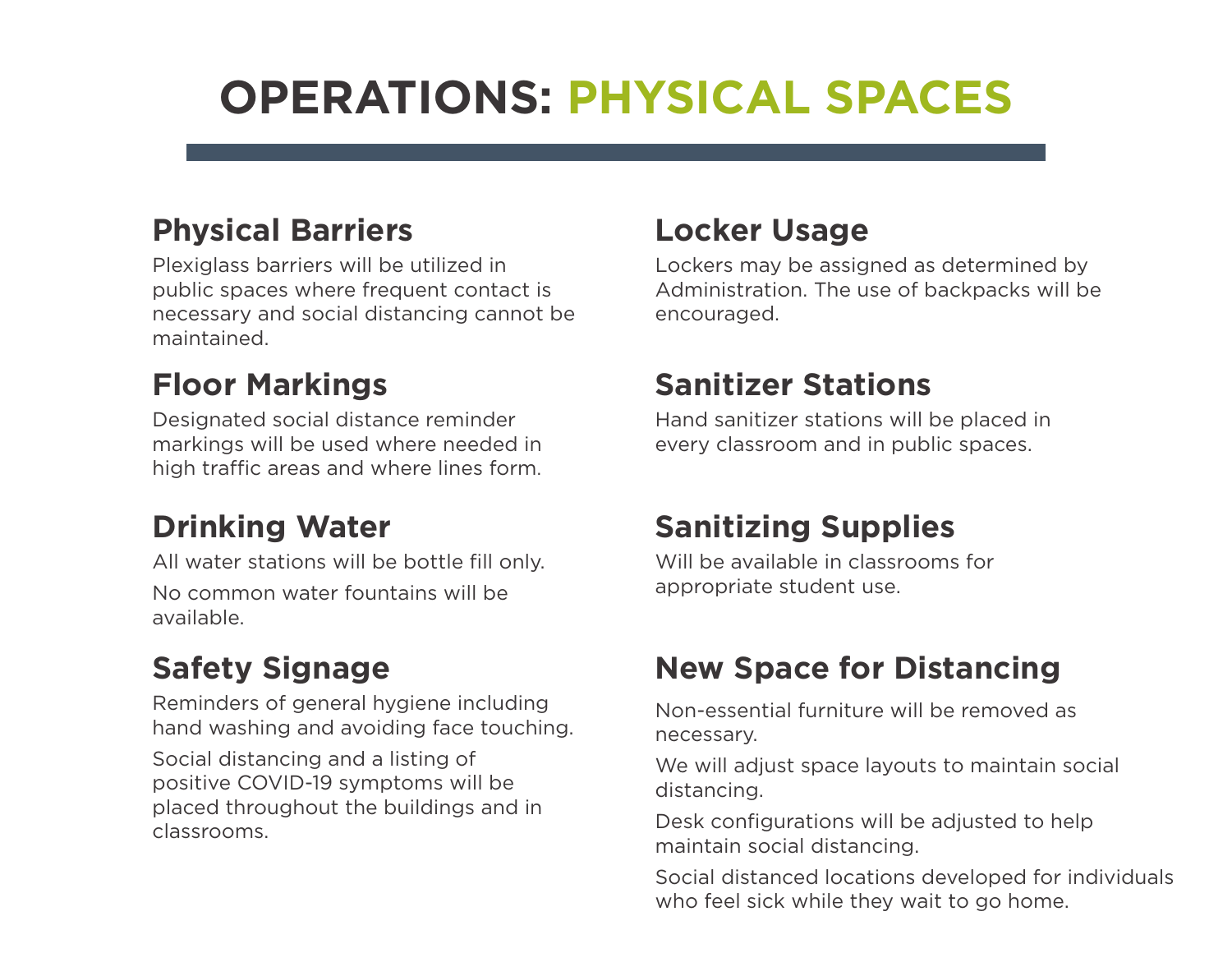### **OPERATIONS: HEALTHY ENVIRONMENT**



#### **Air**

We utilize high capacity air circulation and ventilation systems specifically designed by our HVAC experts to provide safe air circulation throughout the buildings

#### **Cleaning**

Increased daily and weekly disinfecting, sanitizing and cleaning protocols

#### **Control**

Limit the use of shared objects

#### **Communal Spaces**

Adjusted procedure for uses of common spaces i.e. Lunch and Chapel

#### **Reminders**

Personal hygiene opportunities encouraged i.e. Hand washing signs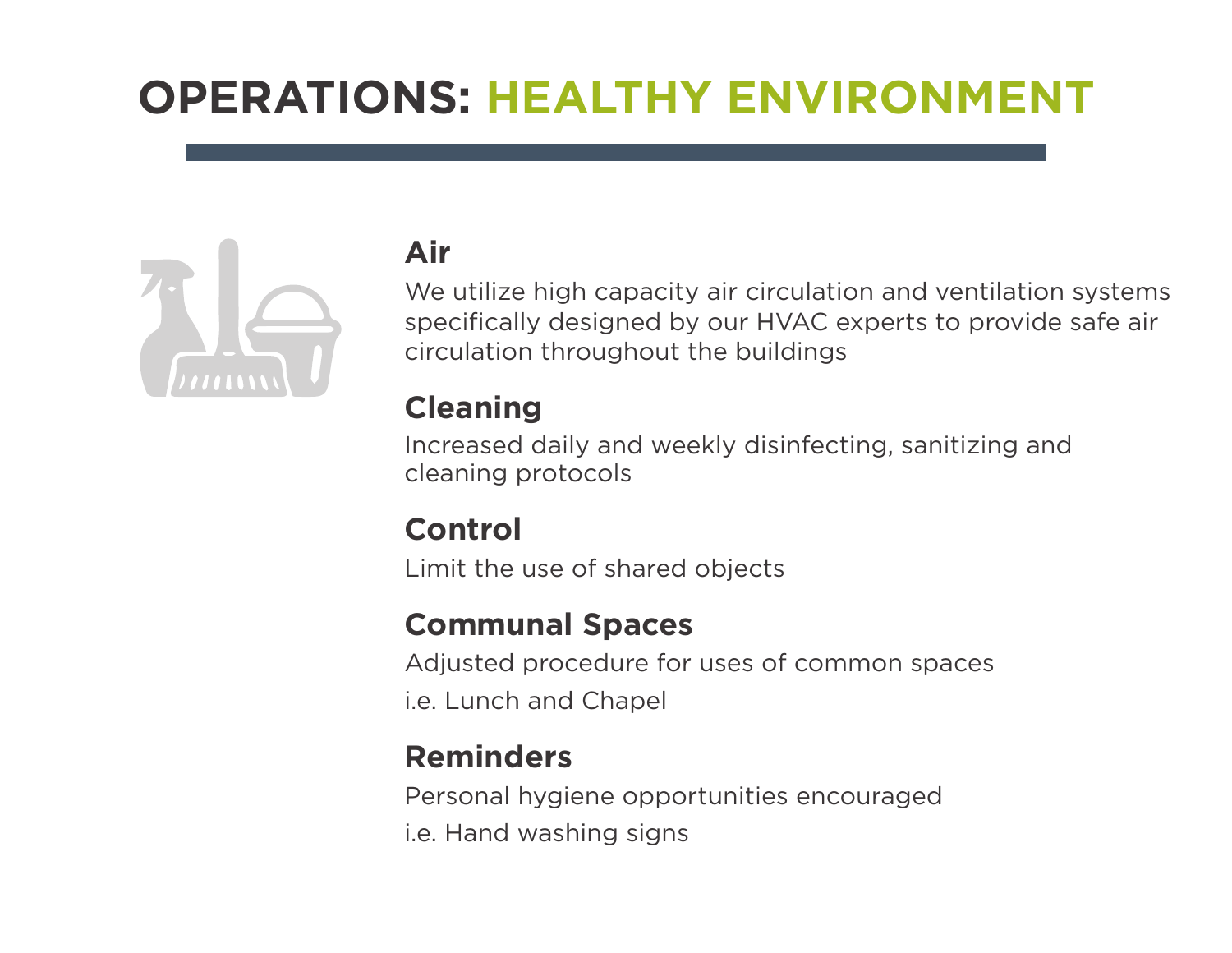### **OPERATIONS: DAY TO DAY**



#### **Face Coverings**

Required when social distancing cannot be maintained or when mandated by governmental authority (Individuals with medical conditions may be exempt)

#### **Monitoring Temperatures**

Temperature checks performed for each individual who enters the building (100.4 max)

#### **Entrances and Exits**

Limited to regulate directional flow

#### **Hallways**

Directional flows designed where necessary and feasible

#### **High Risk Individuals**

Encourage high risk individuals and all others with concerns to take additional appropriate measures to ensure their safety

#### **Visitors**

Limited to essential visitors during the school day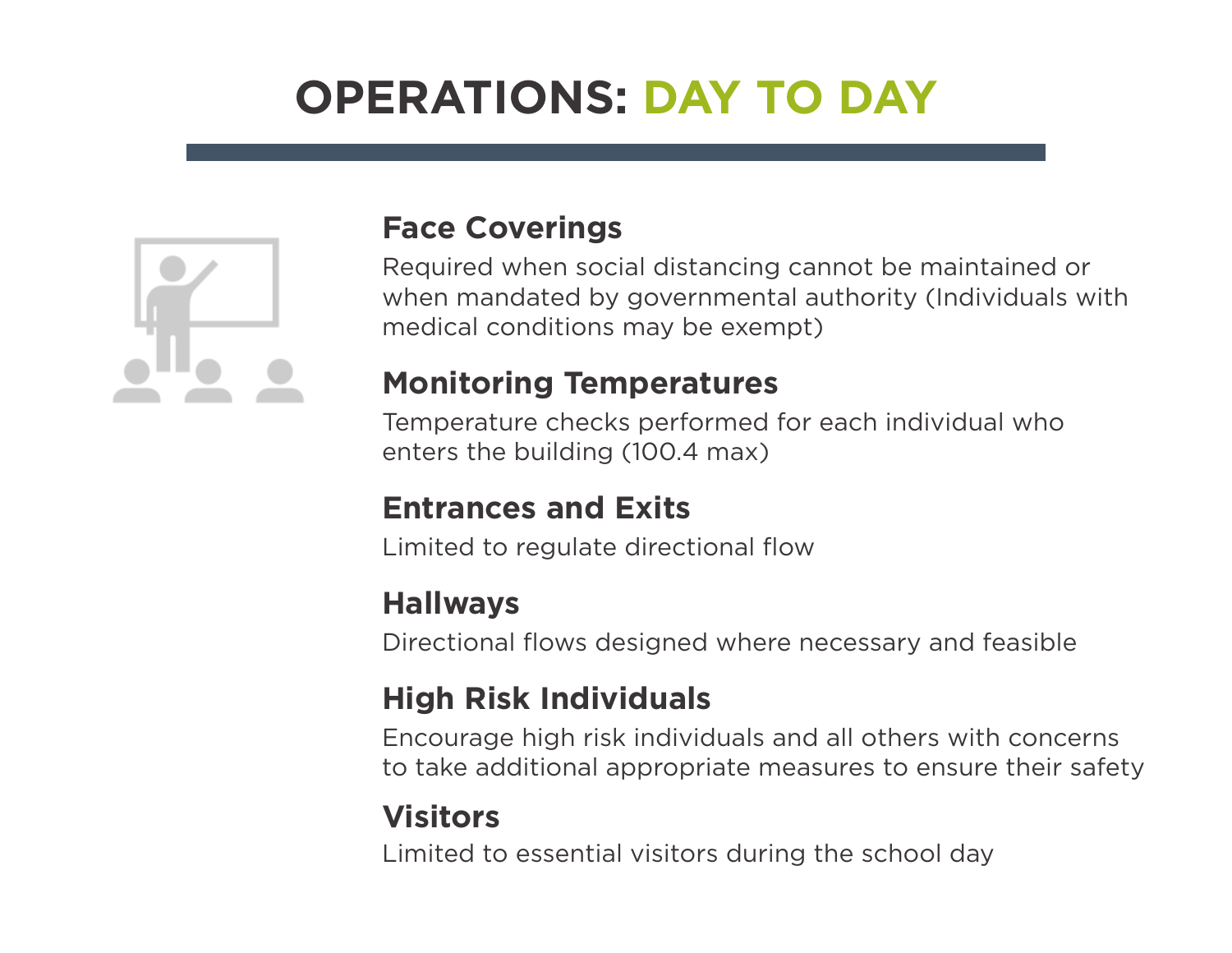### **INSTRUCTIONAL FORMATS**



### **FACE TO FACE TRADITIONAL**

Instruction will be delivered face to face on a 5 day per week schedule as in the traditional school setting.



### **REDUCED CAPACITY FACE TO FACE**

Instruction will be delivered with a combination of face to face and remote learning. Students will be face to face for a portion of the week and remote for a portion of the week.



### **REMOTE LEARNING**

Instruction will be delivered through an enhanced remote learning format where a combination of methods will be employed to deliver instruction. Students would not be face to face in this format.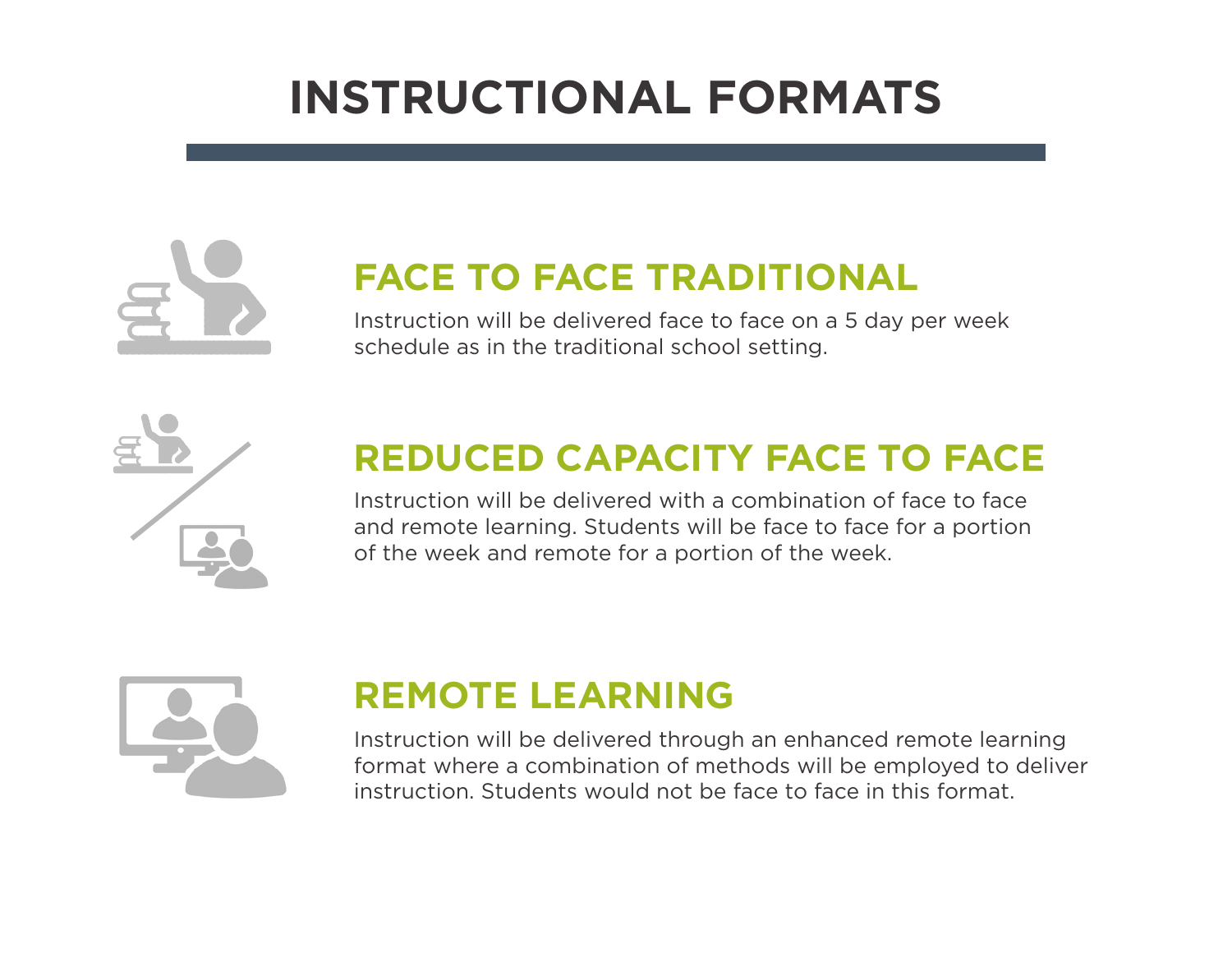### **EXTRACURRICULAR ACTIVITIES**







#### **Athletics**

Following WIAA guidelines for each sport

#### **Clubs and Activities**

As approved by Administration

#### **Dances, Gatherings, etc.**

As approved by Administration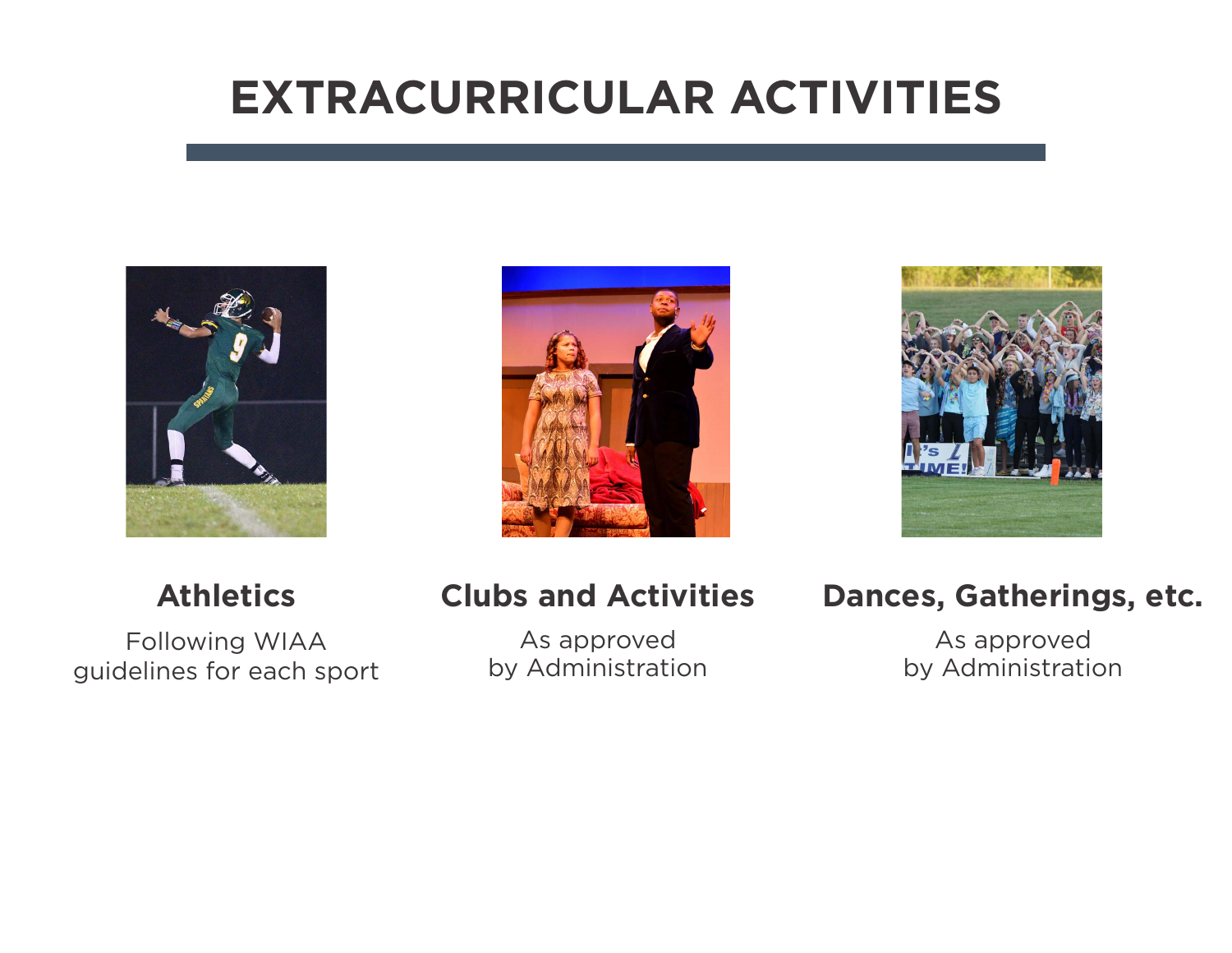### **HEALTH EDUCATION**

An intentional education plan for staff, students, and community focused on COVID-19 procedures for:



#### **Social Distancing**

How to maintain social distancing throughout classrooms and school

#### **Face Coverings**

How to wear a face covering properly and explain the times they are needed

#### **Staying Home When Sick**

When to stay home, what are COVID-19 symptoms, and how long to stay home

#### **Hand Washing / Avoiding Face Touching, etc.**

General education about the benefits

#### **Healthy Habits**

Education about general healthy habits that can maintain and improve an individual's overall health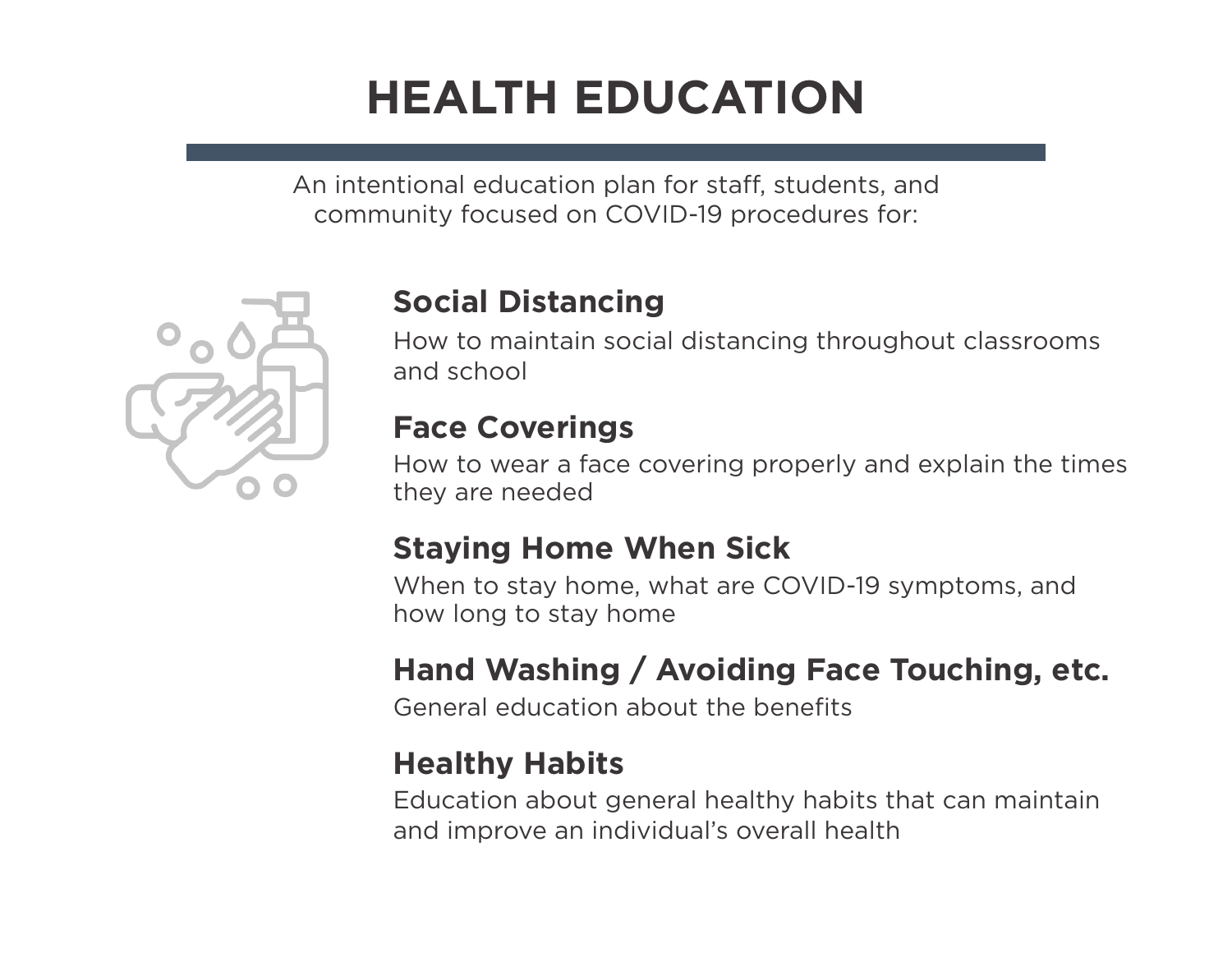### **COMMUNICATION**

 *It is important to note that all individual contact tracing is done through the local and county health departments and not our schools. We will comply strictly with FERPA and HIPAA regulations to maintain an individual's privacy and security.*

#### **Points of Contact**

Milwaukee Lutheran Principal Adam Kirsch

Martin Luther Principal Wayne Jensen

Lake Country Lutheran Principal Kathryn Baganz

#### **Positive COVID-19 Test Result Communication**

We will rely on our students, families, staff members, and local health officials to communicate the identification of a positive COVID-19 case to the school. The local health department, and not the school, is responsible for communicating, through their positive COVID-19 test contact tracing, those who might have experienced exposure. We will communicate to our school community when we become aware of a positive COVID-10 case within our immediate community, but will not provide details that might identify the affected individual to protect their privacy per FERPA and HIPAA regulations.

#### **Guideline Resources**

If you are sick: https://www.cdc.gov/coronavirus/2019-ncov/ if-you-are-sick/index.html

Symptoms: https://www.cdc.gov/coronavirus/2019-ncov/ if-you-are-sick/index.html

Contact Tracing: https://www.dhs.wisconsin.gov/covid-19/ contact-tracing.htm

DPI Education Forward: https://dpi.wi.gov/sites/default/files/imce/sspw/ pdf/Education\_Forward\_web.pdf

#### **Changes**

Changes to this plan will be communicated to our school community as they are made. Changes in school operations, daily procedures and instructional formats being used will all be communicated by our school principals.

#### **Individual Privacy**

We will comply strictly with FERPA and HIPAA regulations to maintain identity safety and security.